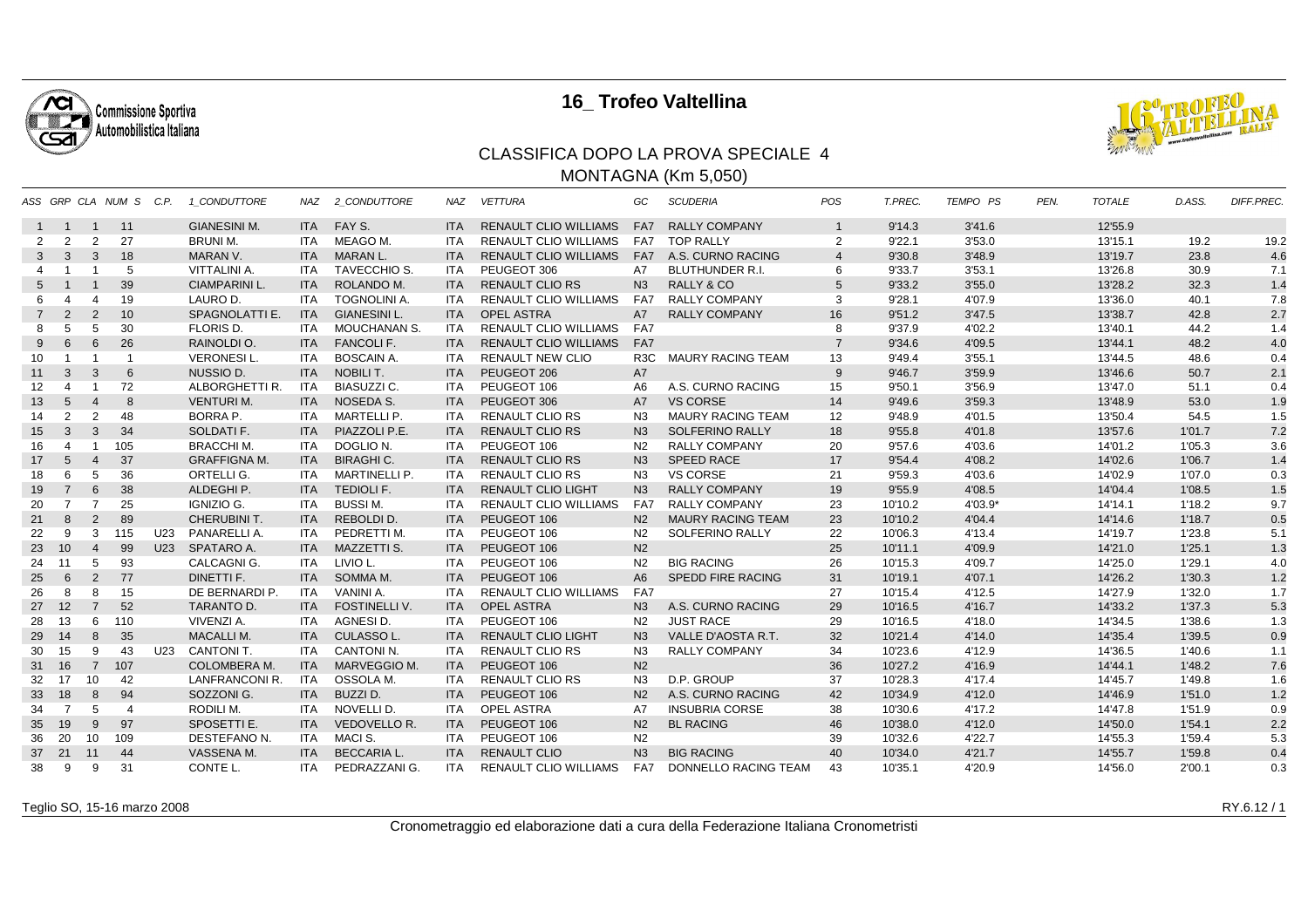|    |                 |                 | ASS GRP CLA NUM S | C.P.            | 1_CONDUTTORE        | NAZ        | 2_CONDUTTORE          | NAZ        | <b>VETTURA</b>               | GC               | <b>SCUDERIA</b>           | POS | T.PREC. | TEMPO PS | PEN. | <b>TOTALE</b> | D.ASS. | DIFF.PREC. |
|----|-----------------|-----------------|-------------------|-----------------|---------------------|------------|-----------------------|------------|------------------------------|------------------|---------------------------|-----|---------|----------|------|---------------|--------|------------|
| 39 | 22              | 11              | 104               | U <sub>23</sub> | <b>BERETTA S.</b>   | <b>ITA</b> | <b>COLOMBINI L.</b>   | <b>ITA</b> | PEUGEOT 106                  | N <sub>2</sub>   |                           | 41  | 10'34.8 | 4'22.3   |      | 14'57.1       | 2'01.2 | 1.1        |
| 40 | 23              | 12              | 46                |                 | BERNARDI A.         | ITA        | CALUFETTI M.          | <b>ITA</b> | <b>RENAULT CLIO LIGHT</b>    | N3               | RALLYSTARS                | 51  | 10'43.2 | 4'14.1   |      | 14'57.3       | 2'01.4 | 0.2        |
| 41 | 2               | 2               | $\overline{2}$    |                 | RIGAMONTI A.        | <b>ITA</b> | MALVERNI D.           | <b>ITA</b> | <b>RENAULT NEW CLIO</b>      | R <sub>3</sub> C | <b>VS CORSE</b>           | 47  | 10'39.8 | 4'18.6   |      | 14'58.4       | 2'02.5 | 1.1        |
| 42 | 8               | 3               | 76                |                 | PALMISANO C.        | <b>ITA</b> | <b>BIANCO B.</b>      | <b>ITA</b> | PEUGEOT 106                  | A6               | ABS SPORT                 | 56  | 10'49.1 | 4'11.6   |      | 15'00.7       | 2'04.8 | 2.3        |
| 43 | 10              | $\mathbf{1}$    | 81                | U23             | <b>MAGNANI A.</b>   | <b>ITA</b> | TODESCHINI D.         | <b>ITA</b> | OPEL CORSA                   |                  | FA6 ALBERTO ALBERTI       | 44  | 10'36.0 | 4'24.9   |      | 15'00.9       | 2'05.0 | 0.2        |
| 44 | $\overline{1}$  | $\overline{1}$  | 122               |                 | PENNINO R.          | <b>ITA</b> | CHIACCHELLA C.        | <b>ITA</b> | PEUGEOT 106                  | FN <sub>1</sub>  | <b>BLUTHUNDER R.I.</b>    | 45  | 10'37.7 | 4'23.6   |      | 15'01.3       | 2'05.4 | 0.4        |
| 45 | 24              | 12              | 118               |                 | <b>BENDOTTI G.</b>  | <b>ITA</b> | CORIA E.              | <b>ITA</b> | <b>SUZUKI SWIFT SPORT</b>    | N2               | <b>SPEED RACE</b>         | 50  | 10'42.5 | 4'19.3   |      | 15'01.8       | 2'05.9 | 0.5        |
| 46 | 25              | 13              | 117               |                 | TARTAINI O.         | <b>ITA</b> | OSSOLA F.             | <b>ITA</b> | <b>CITROEN SAXO</b>          | N <sub>2</sub>   | <b>INSUBRIA CORSE</b>     | 52  | 10'44.8 | 4'20.2   |      | 15'05.0       | 2'09.1 | 3.2        |
| 47 | 26              | 14              | 91                |                 | FAREA G.            | <b>ITA</b> | LEGENA T.             | <b>ITA</b> | PEUGEOT 106                  | N <sub>2</sub>   | <b>RALLYSTARS</b>         | 53  | 10'45.0 | 4'23.3   |      | 15'08.3       | 2'12.4 | 3.3        |
| 48 | 27              | 15              | 108               |                 | SOMMARIVA G.        | ITA        | SCAGLIA E.            | ITA.       | <b>CITROEN SAXO</b>          | N <sub>2</sub>   | <b>SCUDERIA LEONESSA</b>  | 48  | 10'41.7 | 4'28.2   |      | 15'09.9       | 2'14.0 | 1.6        |
| 49 | 9               | $\overline{4}$  | 75                |                 | <b>SALDARINI R.</b> | <b>ITA</b> | <b>GELA A.</b>        | <b>ITA</b> | PEUGEOT 106                  | A <sub>6</sub>   | <b>BLUTHUNDER R.I.</b>    | 59  | 10'53.8 | 4'18.8   |      | 15'12.6       | 2'16.7 | 2.7        |
| 50 | 2               | $\overline{1}$  | 55                |                 | MAZZUCCHI E.        | ITA        | FOPPOLI P.            | <b>ITA</b> | <b>RENAULT CLIO WILLIAMS</b> | FN3              | RALLY COMPANY             | 55  | 10'47.1 | 4'25.6   |      | 15'12.7       | 2'16.8 | 0.1        |
| 51 | 28              | 16              | 98<br>E           |                 | NARITELLI N.        | <b>ITA</b> | LIBANORO A.           | <b>ITA</b> | PEUGEOT 106                  | N2               | <b>RALLY COMPANY</b>      | 58  | 10'49.4 | 4'24.6   |      | 15'14.0       | 2'18.1 | 1.3        |
| 52 | 11              | $\overline{1}$  | 85                |                 | <b>BRAMBILLA R.</b> | ITA        | <b>BRAMBILLA M.</b>   | ITA.       | PEUGEOT 106                  |                  | FA5 ABS SPORT             | 62  | 10'57.4 | 4'23.7   |      | 15'21.1       | 2'25.2 | 7.1        |
| 53 | $\mathbf{3}$    | $\overline{2}$  | 70                |                 | MAFFESSOLI G.       | <b>ITA</b> | <b>LAFFRANCHI M.</b>  | <b>ITA</b> | PEUGEOT 309                  | FN <sub>3</sub>  |                           | 56  | 10'49.1 | 4'32.2   |      | 15'21.3       | 2'25.4 | 0.2        |
| 54 | 29              | 17              | 106               | U23             | CIAPESSONI M.       | <b>ITA</b> | PEDUZZI D.            | <b>ITA</b> | PEUGEOT 106                  | N2               |                           | 61  | 10'56.7 | 4'25.7   |      | 15'22.4       | 2'26.5 | 1.1        |
| 55 | $\overline{4}$  | 3               | 54                | U23             | FONTANA I.          | <b>ITA</b> | <b>PARRAVICINI L.</b> | <b>ITA</b> | <b>RENAULT CLIO WILLIAMS</b> | FN <sub>3</sub>  | <b>BLUTHUNDER R.I.</b>    | 60  | 10'53.9 | 4'30.5   |      | 15'24.4       | 2'28.5 | 2.0        |
| 56 | 30              | 18              | 90                |                 | ADAMOLI S.          | ITA        | TAGLIABUE W.          | ITA.       | PEUGEOT 106                  | N2               | ABS SPORT                 | 68  | 11'07.3 | 4'23.4   |      | 15'30.7       | 2'34.8 | 6.3        |
| 57 | 31              | 19              | 95                |                 | PONCETTA K.         | <b>ITA</b> | <b>PANIGAT</b>        | <b>ITA</b> | PEUGEOT 106                  | N2               | <b>RALLY COMPANY</b>      | 77  | 11'18.3 | 4'14.9   |      | 15'33.2       | 2'37.3 | 2.5        |
| 58 | 32              | 20              | 114               |                 | VECCHIO D.          | ITA        | <b>GAANTUCCIA.</b>    | ITA.       | <b>CITROEN SAXO</b>          | N2               | VALCUVIA CORSE            | 69  | 11'07.7 | 4'26.2   |      | 15'33.9       | 2'38.0 | 0.7        |
| 59 | $5\overline{)}$ | $\overline{2}$  | 121               |                 | <b>MENDENIG.</b>    | <b>ITA</b> | REGHENZANI A.         | <b>ITA</b> | PEUGEOT 205                  | FN1              | <b>SPEED RACE</b>         | 66  | 11'06.2 | 4'28.8   |      | 15'35.0       | 2'39.1 | 1.1        |
| 60 | 6               | $\mathbf{3}$    | 125               |                 | SGAMBATO L.         | ITA        | MANSUETI I.           | ITA.       | PEUGEOT 106                  | FN1              | <b>BLUTHUNDER R.I.</b>    | 67  | 11'07.0 | 4'33.7   |      | 15'40.7       | 2'44.8 | 5.7        |
| 61 | $\overline{7}$  | $\overline{4}$  | 58                |                 | AMICI R.            | <b>ITA</b> | AMICI C.              | <b>ITA</b> | <b>RENAULT 5 GT TURBO</b>    |                  | FN3 MIRABELLA MILLE MIGLI | 76  | 11'18.2 | 4'23.6   |      | 15'41.8       | 2'45.9 | 1.1        |
| 62 | 8               | $\overline{4}$  | 124               | U23             | STEFANONI M.        | <b>ITA</b> | DE VIVO C.            | <b>ITA</b> | PEUGEOT 106                  | FN <sub>1</sub>  | <b>VS CORSE</b>           | 65  | 11'00.0 | 4'42.4   |      | 15'42.4       | 2'46.5 | 0.6        |
| 63 | 33              | 13              | 41                |                 | ROMAN M.            | <b>ITA</b> | <b>ROGNONI G.</b>     | <b>ITA</b> | <b>RENAULT CLIO RS</b>       | N3               |                           | 70  | 11'10.4 | 4'33.2   |      | 15'43.6       | 2'47.7 | 1.2        |
| 64 | 12              | 2               | 86                |                 | <b>BRANCHI F.</b>   | <b>ITA</b> | CALUFETTI T.          | <b>ITA</b> | PEUGEOT 106                  |                  | FA5 RALLYSTARS            | 78  | 11'19.0 | 4'24.8   |      | 15'43.8       | 2'47.9 | 0.2        |
| 65 | 13              | 10              | 22                |                 | PIRAS O.            | <b>ITA</b> | CONTI I.              | <b>ITA</b> | RENAULT CLIO WILLIAMS        | FA7              | <b>FIVE JACK</b>          | 49  | 10'42.1 | 5'02.5   |      | 15'44.6       | 2'48.7 | 0.8        |
| 66 | 34              | 21              | 113               |                 | CAVALLI F.          | ITA        | <b>CURKOVIC M.</b>    | <b>ITA</b> | <b>CITROEN SAXO</b>          | N2               | <b>BLUTHUNDER R.I.</b>    | 64  | 10'59.3 | 4'47.1   |      | 15'46.4       | 2'50.5 | 1.8        |
| 67 | 35              | 22              | 100               |                 | <b>BIONDI D.</b>    | <b>ITA</b> | ADAMOLI F.            | <b>ITA</b> | PEUGEOT 106                  | N2               | <b>VS CORSE</b>           | 72  | 11'15.8 | 4'32.4   |      | 15'48.2       | 2'52.3 | 1.8        |
| 68 | 10              | 6               | $\overline{7}$    |                 | PAPA L.A.           | <b>ITA</b> | MIRAGLIOTTA A.        | <b>ITA</b> | OPEL ASTRA                   | A7               | X 1/9 TEAM ITALIA         | 82  | 11'31.7 | 4'16.7   |      | 15'48.4       | 2'52.5 | 0.2        |
| 69 | 36              | 23              | 112               |                 | MOSCATO G.          | <b>ITA</b> | TABACCO G.            | <b>ITA</b> | <b>CITROEN SAXO</b>          | N <sub>2</sub>   |                           | 70  | 11'10.4 | 4'38.9   |      | 15'49.3       | 2'53.4 | 0.9        |
| 70 | 37              | $\overline{1}$  | 120               |                 | MANDELLI E.         | ITA        | <b>MANGOLINI R.</b>   | <b>ITA</b> | ROVER MG ZR 105              | N <sub>1</sub>   | A.S. CURNO RACING         | 74  | 11'17.6 | 4'36.4   |      | 15'54.0       | 2'58.1 | 4.7        |
|    | 71 11           | $5\phantom{.0}$ | 78                |                 | MAZZERI S.          | <b>ITA</b> | DI TOMMASO P.         | <b>ITA</b> | PEUGEOT 106                  | A <sub>6</sub>   | <b>BIG RACING</b>         | 81  | 11'29.1 | 4'30.3   |      | 15'59.4       | 3'03.5 | 5.4        |
| 72 | 14              | 2               | 80                |                 | <b>MAGGIONI G.</b>  | <b>ITA</b> | <b>CORRADINI F.</b>   | <b>ITA</b> | <b>OPEL CORSA GSI</b>        | FA6              | <b>ALBERTO ALBERTI</b>    | 79  | 11'23.9 | 4'36.8   |      | 16'00.7       | 3'04.8 | 1.3        |
| 73 | 9               | $5\phantom{.0}$ | 56                |                 | CATTANEO L.         | <b>ITA</b> | CATALANO P.           | <b>ITA</b> | <b>RENAULT CLIO WILLIAMS</b> |                  | FN3 BIG RACING            | 75  | 11'17.7 | 4'46.4   |      | 16'04.1       | 3'08.2 | 3.4        |
| 74 | 10              | 6               | 53                |                 | NEMBER A.           | <b>ITA</b> | SAVIO I.              | <b>ITA</b> | <b>RENAULT CLIO WILLIAMS</b> | FN <sub>3</sub>  | <b>MAURY RACING TEAM</b>  | 73  | 11'16.1 | 4'48.2   |      | 16'04.3       | 3'08.4 | 0.2        |
| 75 | $\mathbf{3}$    | 3               | $\mathbf{3}$      |                 | MORETTI M.          | <b>ITA</b> | <b>BOTTINELLI G.</b>  | <b>ITA</b> | <b>RENAULT NEW CLIO</b>      |                  | R3C CASTELLO SPEED        | 84  | 11'42.2 | 4'25.6   |      | 16'07.8       | 3'11.9 | 3.5        |
| 76 | 11              | 5               | 123               |                 | <b>BIANCHI G.</b>   | <b>ITA</b> | MORA E.               | <b>ITA</b> | PEUGEOT 106                  | FN <sub>1</sub>  | <b>RALLYSTARS</b>         | 80  | 11'26.4 | 4'44.9   |      | 16'11.3       | 3'15.4 | 3.5        |
| 77 | 38              | 24              | 102               |                 | <b>VIMERCATI C.</b> | <b>ITA</b> | VIMERCATI A.          | <b>ITA</b> | PEUGEOT 106                  | N2               | <b>BIG RACING</b>         | 83  | 11'42.0 | 4'36.1   |      | 16'18.1       | 3'22.2 | 6.8        |
| 78 | 39              | 25              | 96                |                 | RUSCONI M.          | ITA        | <b>MARCHIONI G.</b>   | <b>ITA</b> | PEUGEOT 106                  | N <sub>2</sub>   | <b>RALLY COMPANY</b>      | 86  | 11'46.6 | 4'33.6   |      | 16'20.2       | 3'24.3 | 2.1        |
| 79 | 12              | 6               | 79                |                 | <b>BARATELLA A.</b> | <b>ITA</b> | <b>BRAGA B.</b>       | <b>ITA</b> | PEUGEOT 106                  | A <sub>6</sub>   | <b>ALBERTO ALBERTI</b>    | 87  | 11'47.8 | 4'44.3   |      | 16'32.1       | 3'36.2 | 11.9       |
| 80 | 13              | $\overline{7}$  | 82                |                 | CAPPI M.            | <b>ITA</b> | <b>GALIMBERTI C.</b>  | <b>ITA</b> | OPEL CORSA                   | A6               | <b>BLUTHUNDER R.I.</b>    | 90  | 12'06.2 | 4'29.6   |      | 16'35.8       | 3'39.9 | 3.7        |
| 81 | 40              | 26              | 103               |                 | <b>VITARI L.</b>    | <b>ITA</b> | SALMISTRARO M. ITA    |            | PEUGEOT 106                  | N2               | <b>BIG RACING</b>         | 63  | 10'58.1 | 5'38.7   |      | 16'36.8       | 3'40.9 | 1.0        |
| 82 | 15              | 3               | 87                |                 | PINA L.             | <b>ITA</b> | MOROTTI B.            | ITA        | PEUGEOT 106                  | FA <sub>5</sub>  | BLUTHUNDER R.I.           | 89  | 12'03.2 | 4'38.5   |      | 16'41.7       | 3'45.8 | 4.9        |
| 83 | 12              | 6               | 126               |                 | <b>BOLOGNINI R.</b> | <b>ITA</b> | <b>BOLOGNINI S.</b>   | <b>ITA</b> | PEUGEOT 106                  | FN <sub>1</sub>  | <b>BIG RACING</b>         | 88  | 11'55.0 | 4'56.5   |      | 16'51.5       | 3'55.6 | 9.8        |
|    | 13              | $\overline{1}$  | 119               |                 | CILIO N.            | <b>ITA</b> | CILIO A.              | <b>ITA</b> | OPEL CORSA                   | FN <sub>2</sub>  |                           | 92  | 12'20.8 | 4'38.1   |      | 16'58.9       | 4'03.0 | 7.4        |
| 84 | 85 41           | 14              | 51                |                 | SPIRITO M.          | <b>ITA</b> | GOTTI S.              | <b>ITA</b> | <b>RENAULT CLIO RS</b>       | N3               | A.S. CURNO RACING         | 35  | 10'25.0 | 4'25.7   | 2'20 | 17'10.7       | 4'14.8 |            |
|    |                 |                 |                   |                 |                     |            |                       |            |                              |                  |                           |     |         |          |      |               |        | 11.8       |

Teglio SO, 15-16 marzo 2008

Cronometraggio ed elaborazione dati a cura della Federazione Italiana Cronometristi

 $\,$  RY.6.12/2  $\,$